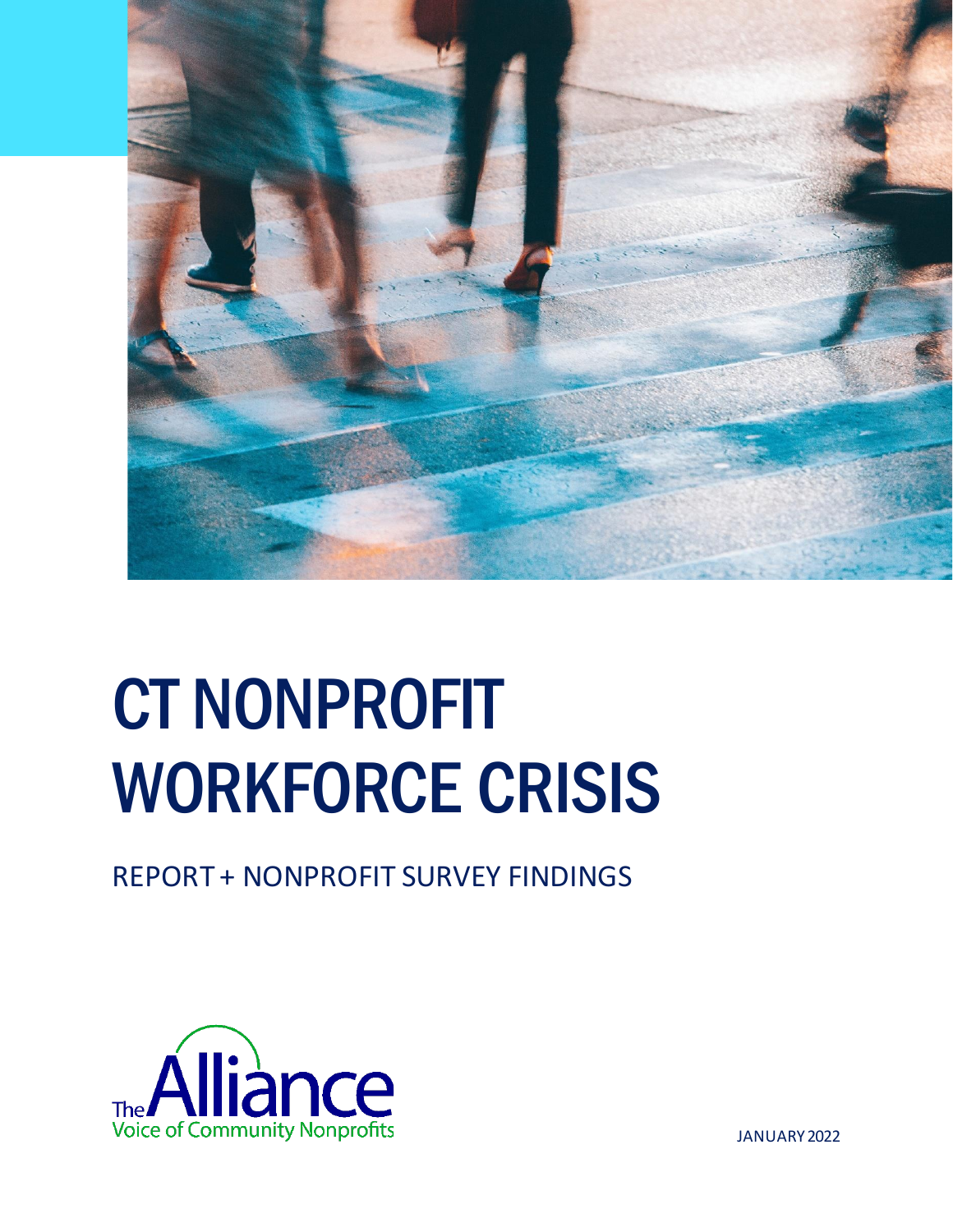# **CONTENTS**

| 03 | <b>Executive Summary</b>         |
|----|----------------------------------|
| 04 | Introduction                     |
| 05 | Findings of CT Nonprofit Survey  |
| 12 | Provider Spotlight               |
| 13 | <b>National Workforce Crisis</b> |
| 14 | Recommendations                  |
| 14 | <b>About The Alliance</b>        |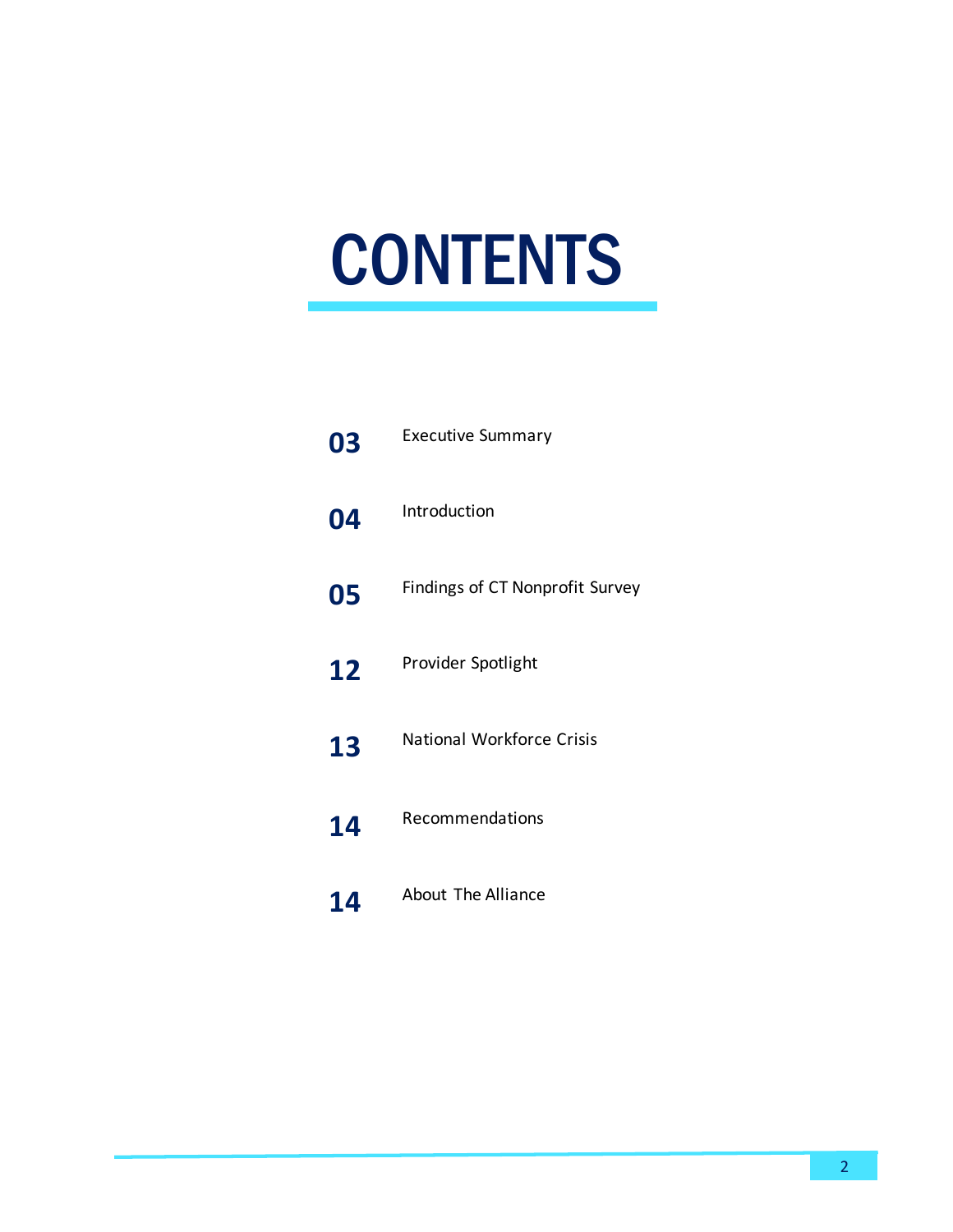## Executive Summary

#### CT NONPROFIT WORKFORCE CRISIS: REPORT + NONPROFIT SURVEY FINDINGS

**59%**

Of nonprofits currently have a waiting list for community services

**18%**

Average vacancy rate for nonprofits

**68%**

Of nonprofits say that demand for services has increased in the past two years

### **91%**

Of nonprofits report that it is extremely difficult or difficult to recruit employees

### **94%**

Of nonprofits say that with additional funding they would be able to fill more open positions

Community nonprofits are on the front lines of the Coronavirus pandemic, providing essential services to people in need in every city and town in Connecticut. They are a vital part of Connecticut's economy, providing services that make our state safe, healthy, and vibrant. Community nonprofits serve more than 500,000 people every year.

But in the wake of the pandemic, community nonprofits are facing an unprecedented workforce crisis on top of ongoing issues related to inadequate funding. The Alliance surveyed its membership to better understand how these issues are impacting nonprofits and the people they serve.

**Ninety one percent of nonprofits surveyed reported that it has been extremely difficult or difficult to recruit employees** this past year, with an **average vacancy rate of 18%**. The top factors affecting nonprofit organizations' ability to recruit/retain staff include lack of applicants (81%), inability to offer a competitive salary (80%), and staff burnout (66%), among other factors.

This unprecedented workforce crisis comes at a time when demand for services has increased dramatically. **Sixty eight percent of respondents said that demand for services has increased over the past two years**. Of those respondents, 11% stated that services have increased by more than 50%, and 30% said that demand for services increase by 25-49%.

Community nonprofits are facing a no-win situation. They need the commitment of policymakers to help solve this crisis. Now more than ever, it is critical that the state fulfill The Alliance's \$461 million funding plan for community nonprofits and **provide at least an eight percent Cost of Living Adjustment for Fiscal Year 2023**.

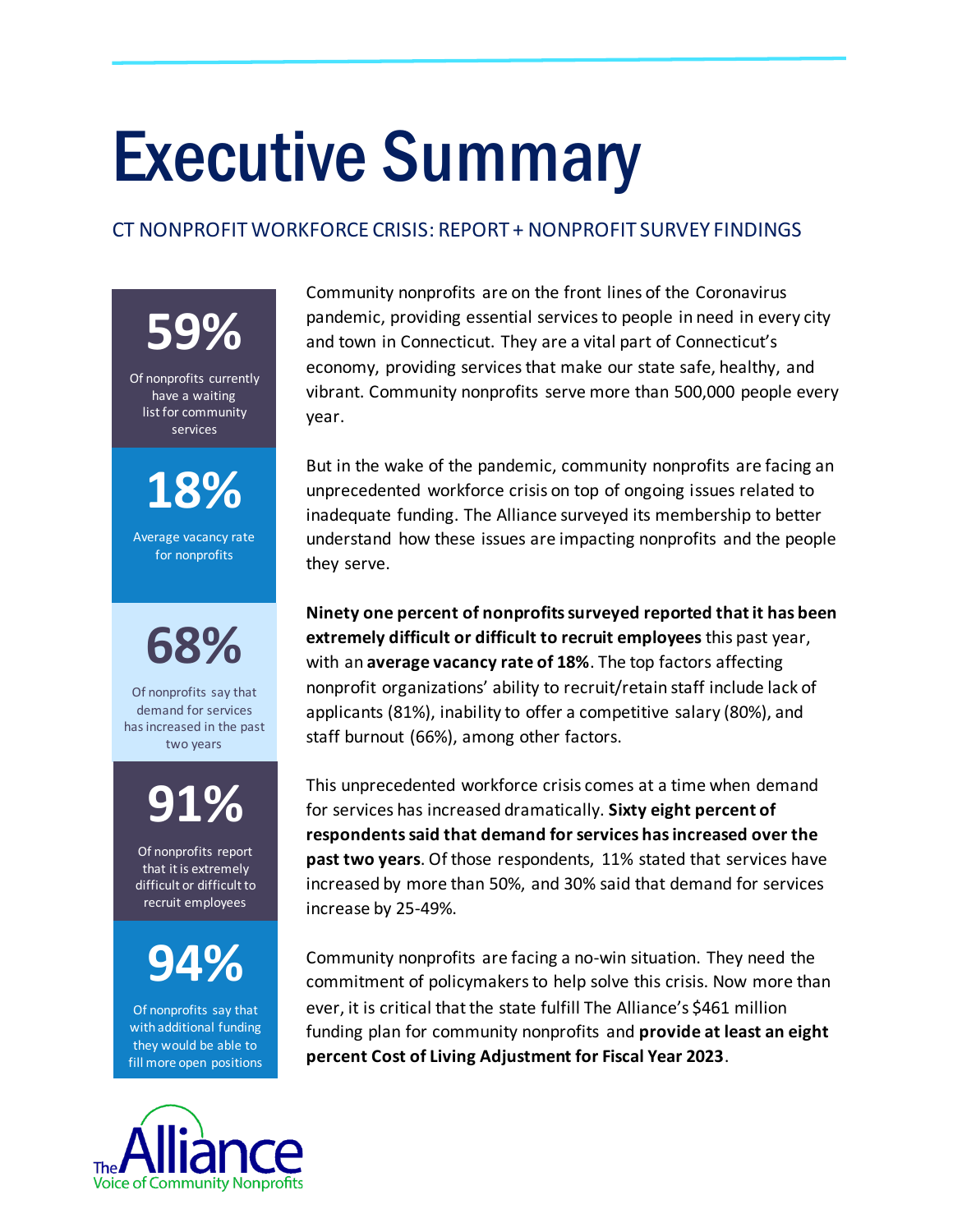## Introduction



Community nonprofits serve those in need, enabling people to thrive in an imperfect world. In 2022, nonprofits, so adept at dealing with crises, are dealing with an emergency of their own.

In the wake of the pandemic, community nonprofits cannot attract and retain staff. It is no longer enough to convince potential employees that nonprofit work is noble work, employees must be adequately compensated, especially when there is competition for their services.

Afraid of the transmission of COVID-19, those who can are dropping out of the nonprofit workforce or moving to private practice where they can be paid three times as much for the same or less difficult work. **Community nonprofits are now in competition with employers such as Amazon and Walmart that require no specialized training, are paying more and offering more hiring incentives**. Nonprofits are at a disadvantage with limited support from the State, which has historically underfunded them and to date has not provided sufficient critical support which could be used to raise wages.

Community nonprofits are facing a no-win situation. They need the commitment of policymakers to help solve this crisis.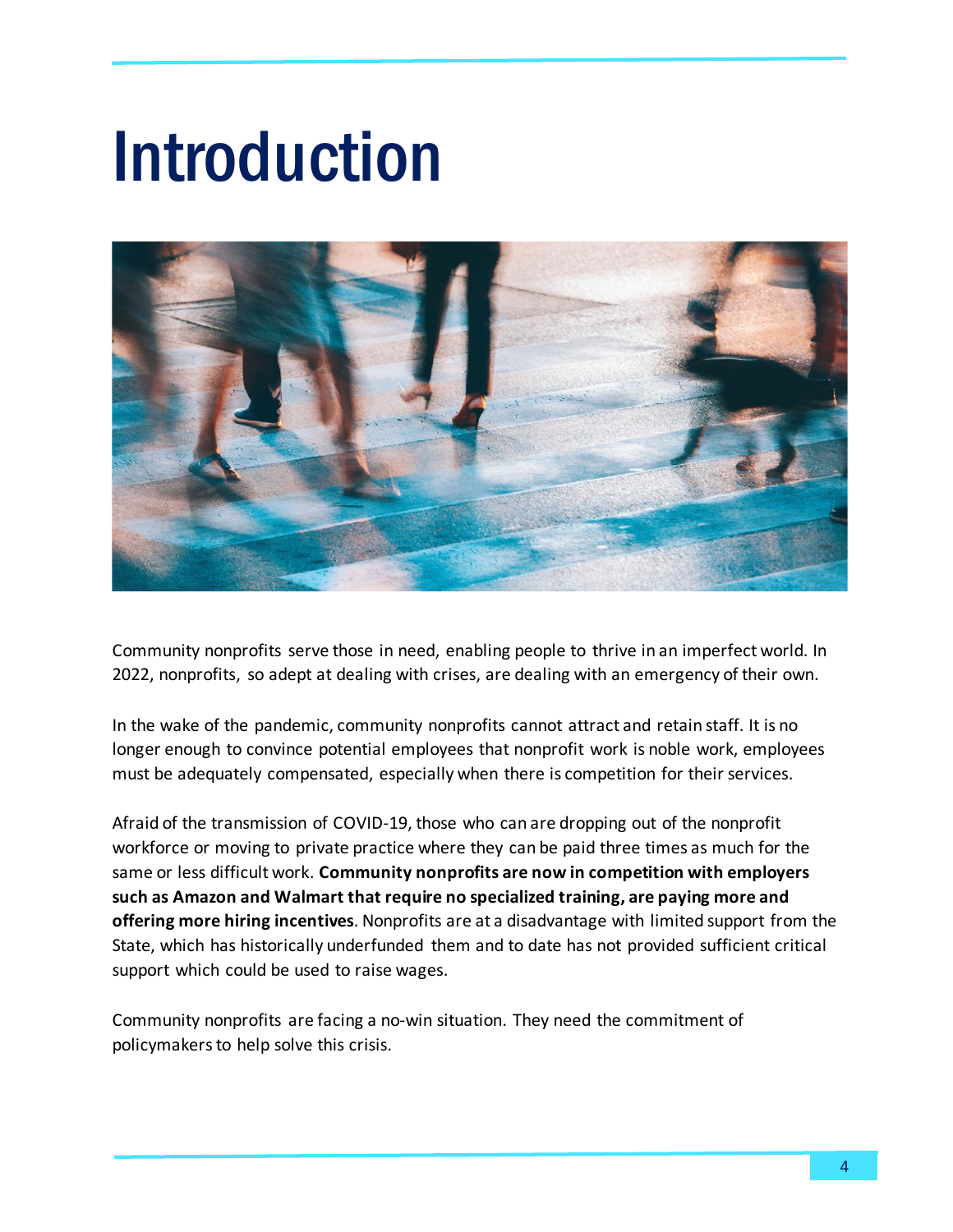# **CT Nonprofit Survey Findings**

State funding has fallen behind inflation and the needs of providers at least since 2007. The Alliance has led the charge to uphold Connecticut's obligation to the nonprofit community and people that depend on them.

One Alliance member saystheir employees are "hanging on by their fingernails." They are having difficulty hiring at all levels, from psychiatrists and APRNs to residential staff. With clinician vacancies alone, 3,520 people are unable to access life-saving care, and they report experiencing 120 full- and part-time positions vacant out of a workforce of 900. They might not even be able to keep their residential programs open as positions that used to get 20 applicants now get "1 or 2, if that." Another provider says their employees have been working multiple shifts, wearing masks, and risking exposure to COVID-19. They say they have 45 open positions out of a total staff of 363 – that's 12% of their workforce.

In December, The Alliance surveyed its membership to better understand the scope of the CT nonprofit workforce crisis. A total of 70 nonprofit organizations provided data on how the crisis is impacting a wide range of community-based services, the people they serve and staff.

I have 45 open positions out of a total staff of 363 - that's 12 percent of my workforce.

Survey findings illustrate the severity to which nonprofit recruitment and retention rates are suffering, negatively impacting community services and the people that depend on them. **91% of nonprofit organizationsreported thatit has been extremely difficult or difficult to recruit employees** this past year, with an **average vacancy rate of 18%**. The top factors affecting nonprofit organizations' ability to recruit/retain staff include lack of applicants (81%), inability to offer a competitive salary (80%), and staff burnout (66%), among other factors.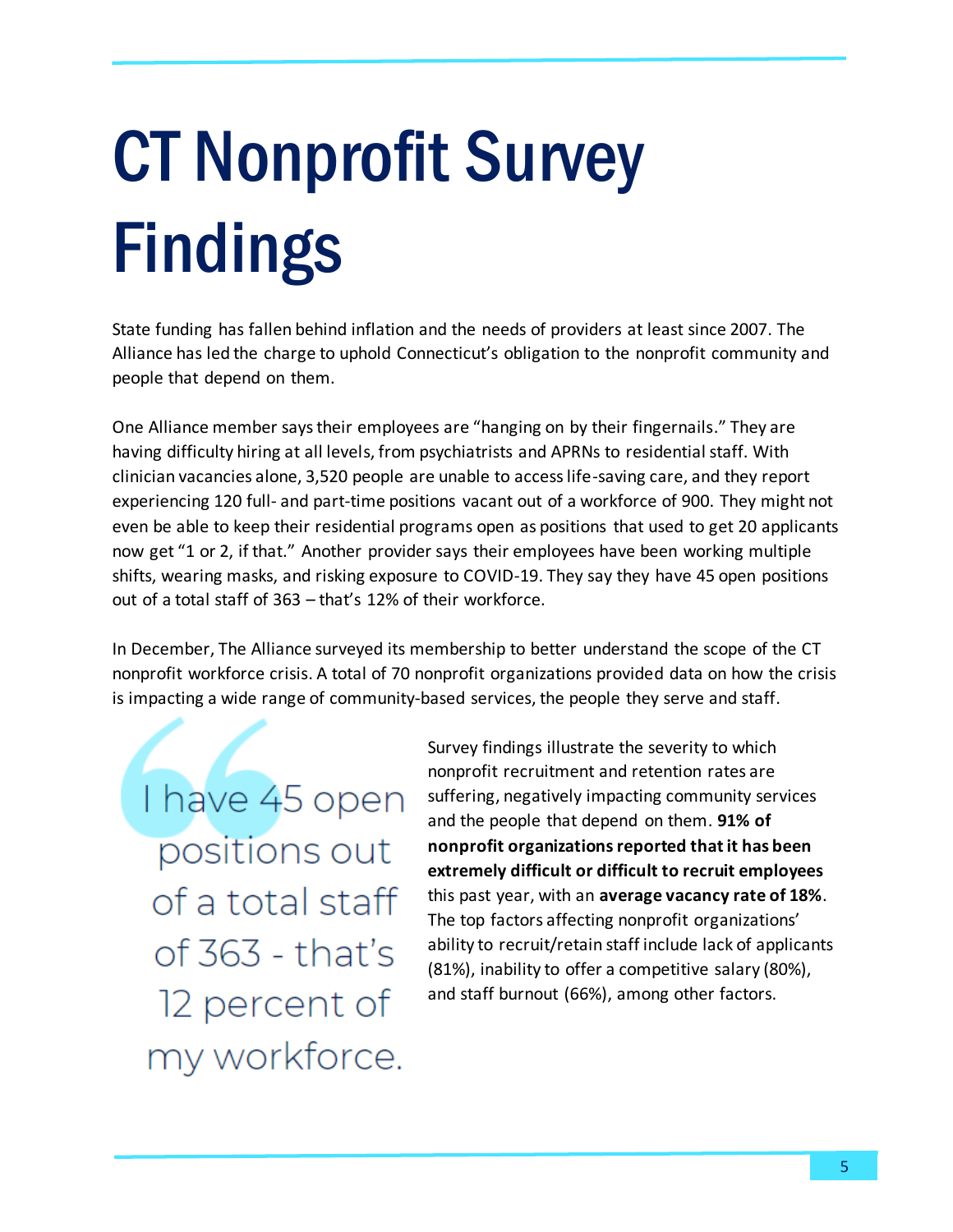



When asked how staff are impacted by hiring challenges, some cite low morale and stress, but an overwhelming majority say burnout by name. One provider says, "**Staff are stretched to the max and experiencing burnout** due to the weight of additional responsibilities. Tension is high and tempers are short." Many responses indicate that current staff are exasperated and frustrated, feelings that negatively impact both the workplace culture for clients and staff. The feelings are warranted: nonprofit **staff are having to work overtime or longer shifts**to compensate for loss of staff in other areas. One provider says, "Because staff are/were working so many additional hours, in addition to experiencing burnout, incentivizing the open shifts is no longer proving to be effective."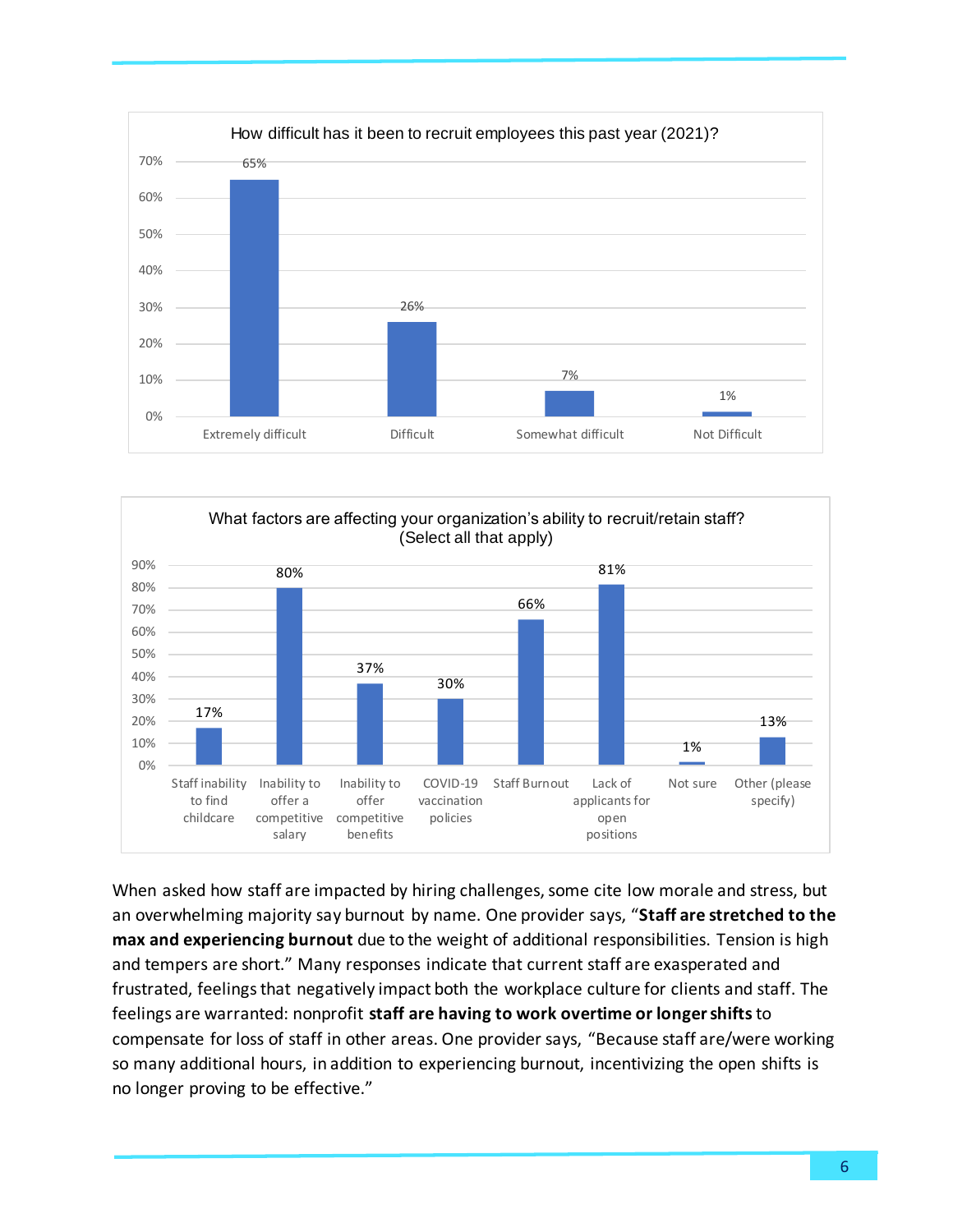| 59%<br>Of nonprofits currently have a waiting<br>list for community services | 18%<br>Average vacancy rate for nonprofits          |
|------------------------------------------------------------------------------|-----------------------------------------------------|
| 68%                                                                          | 91%                                                 |
| Of nonprofits say that demand for services                                   | Of nonprofits report that it is extremely difficult |
| has increased in the past two years                                          | or difficult to recruit employees                   |
| 94%                                                                          | 28%                                                 |
| Of nonprofits say that with additional funding                               | The percentage by which nonprofits were             |
| they would be able to fill more open positions                               | underfunded in 2019. (\$461 million)                |

CT's unprecedented workforce crisis comes at a time when demand for services has increased dramatically. **68% of respondents say that demand for services has increased over the past two years**. Of those respondents, 11% state that services have increased by more than 50%, and 30% more say that demand for services increase by over 25%.

"We have students now on the waiting list," says one provider, "that has never happened to us in the past." Another notes, "DMHAS-funded employment services has seen an increase of approximately 15% and the increase for DDS employment/day services is much higher."

Waiting lists for services also continue to grow, as **59% of respondents state that they currently have a waiting list for services** ranging from outpatient mental health services for children and adults, Intensive In-Home Child & Adolescent Psychiatric Services (IICAPS), Extended Day Treatment, residential placements, child first, employment and day services, and more. Many have waited more than a year," says one provider. Almost all programs that reported waitlists said that their wait times were in the range of months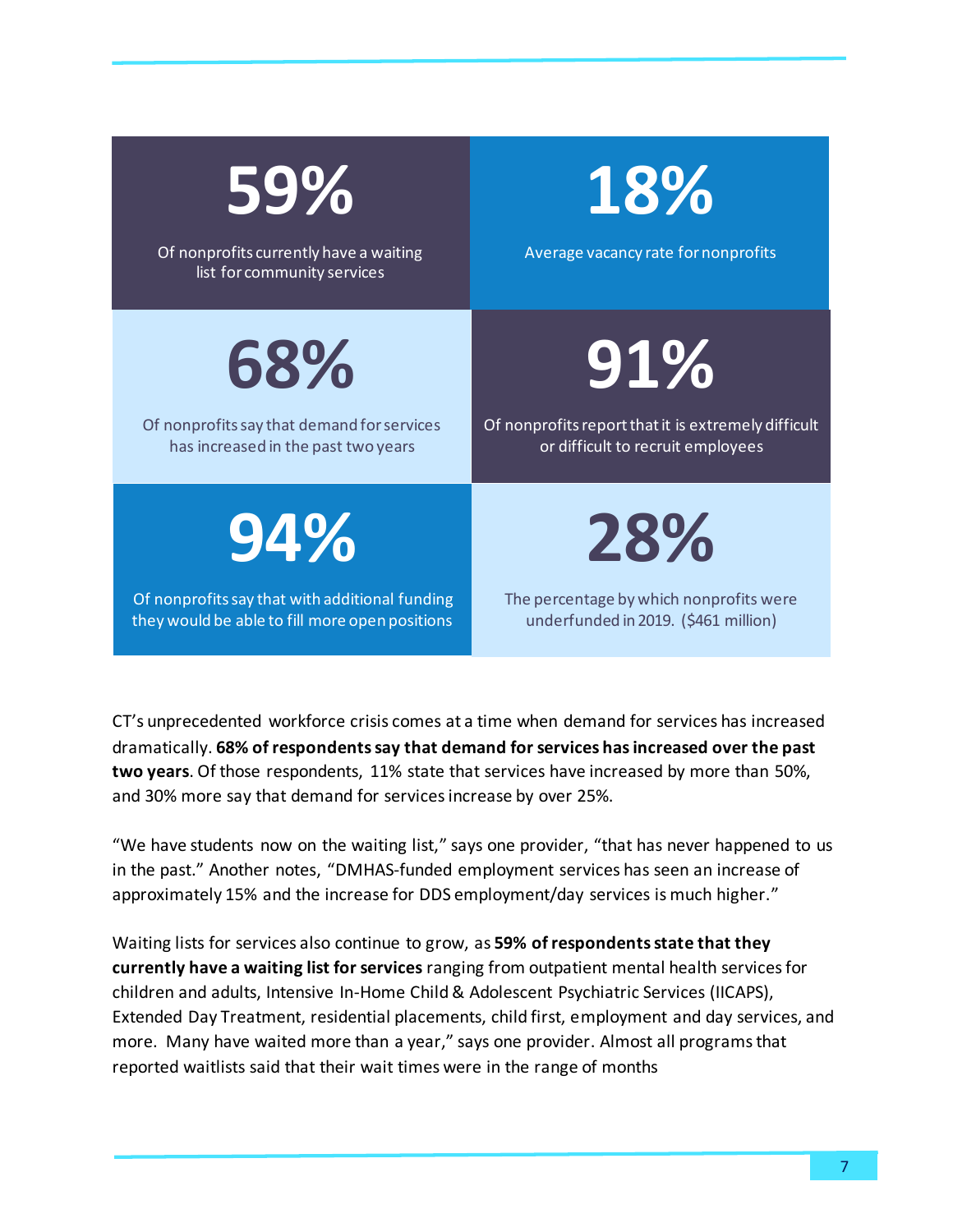

In addition, some providers have been forced to **reduce or stop admissionsto programs altogether**. "We receive many calls inquiring about program openings," says one provider. "But due to limited capacity, they have not been officially referred. The average wait time for DDSfunded services is approximately four months."

Another says: "We have over 100 consumers on the waiting list and increasing referrals every day. We have exceeded our caseload per staff per the DMHAS fidelity, but it does not help when you don't have staff to begin with." Below are just a few examples of waiting list for services that CT residents are facing:

| <b>Service</b>                                | <b>Wait Time</b> |
|-----------------------------------------------|------------------|
| <b>DMHAS-funded services</b>                  | 3 weeks          |
| DDS funded services                           | 4-7 months       |
| <b>Extended Day Treatment</b>                 | 2-4 months       |
| <b>Private Residential Treatment Facility</b> | 3 weeks          |
| Day support and employment                    | 6 months         |
| Day programs                                  | 12+ months       |
| <b>Intensive Outpatient</b>                   | 1-8 weeks        |
| Autism assessments                            | 3 months         |
| <b>Outpatient Substance Use services</b>      | 14 days          |
| Inpatient Substance Use Rehab Services        | 10 days          |
| Inpatient withdrawal management services      | 4 days           |
| Adult Outpatient Services/MAT Services        | 2 -3 months      |
| Outpatient mental health services             | 3-16 weeks       |

Without immediate support from the state, the workforce crisis may jeopardize safety and quality of care. For example, one provider says they "cannot support suicide prevention needs or postvention response as responsively as possible to towns when we are understaffed," which could lead to life-threatening consequences.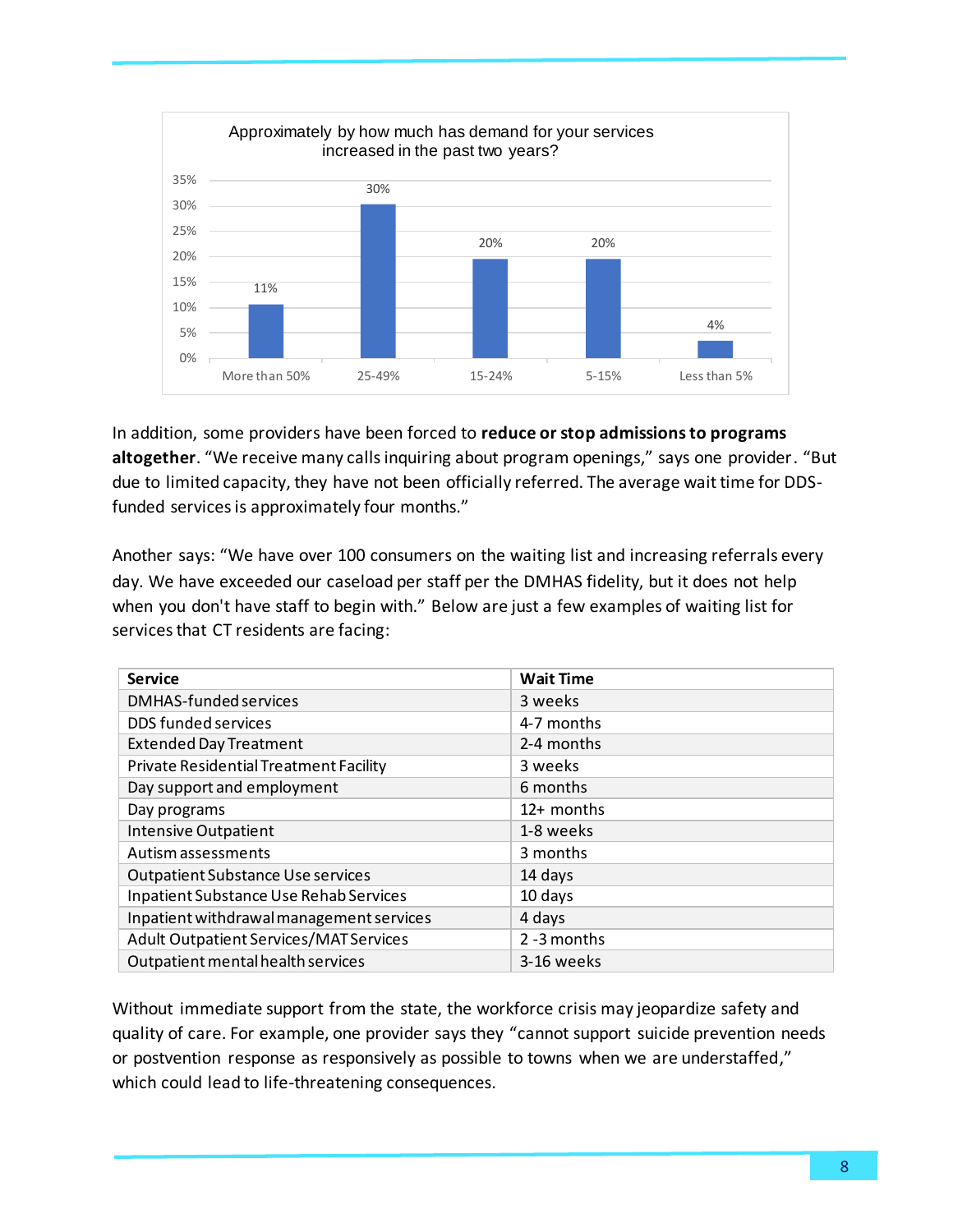### 11

Fach clinician vacancy equates to about 200 clients not served per year Others say safety minimums are at risk and required paperwork is not being completed. An overwhelming number of respondents say they simply cannot recruit staff. There is an enormous shortage of clinicians – doctors, APRNs, social workers – all jobs that must be filled by an applicant with specialized training. One provider says, "We cannot hire licensed clinicians because they have so many options to work with an 'easier' population or have a private practice. Each clinician vacancy equates to about 200 clients not served per year."

Respondents overwhelmingly report that **employees are demanding competitive wages and benefits and many nonprofits are not being** 

**adequately funded to offer that.** Many providers (40%) have increased pay for staff, but they note how "**These costs are not funded by state contracts**."

Nonprofits are also not being compensated to implement other recruitment and retention tactics. For example, when asked to select from a list of incentives that they are providing their staff, it is clear nonprofits do not have the resources to offer hiring or retention incentives. Only nine percent of respondents have offered their staff bonuses, and only 26% have been able to offer a signing bonus for new staff or longevity payments. As one respondent notes, "I wish we could offer these benefits!" In addition, some organizations that have implemented incentives have not found there to be any improvement in their ability to recruit.

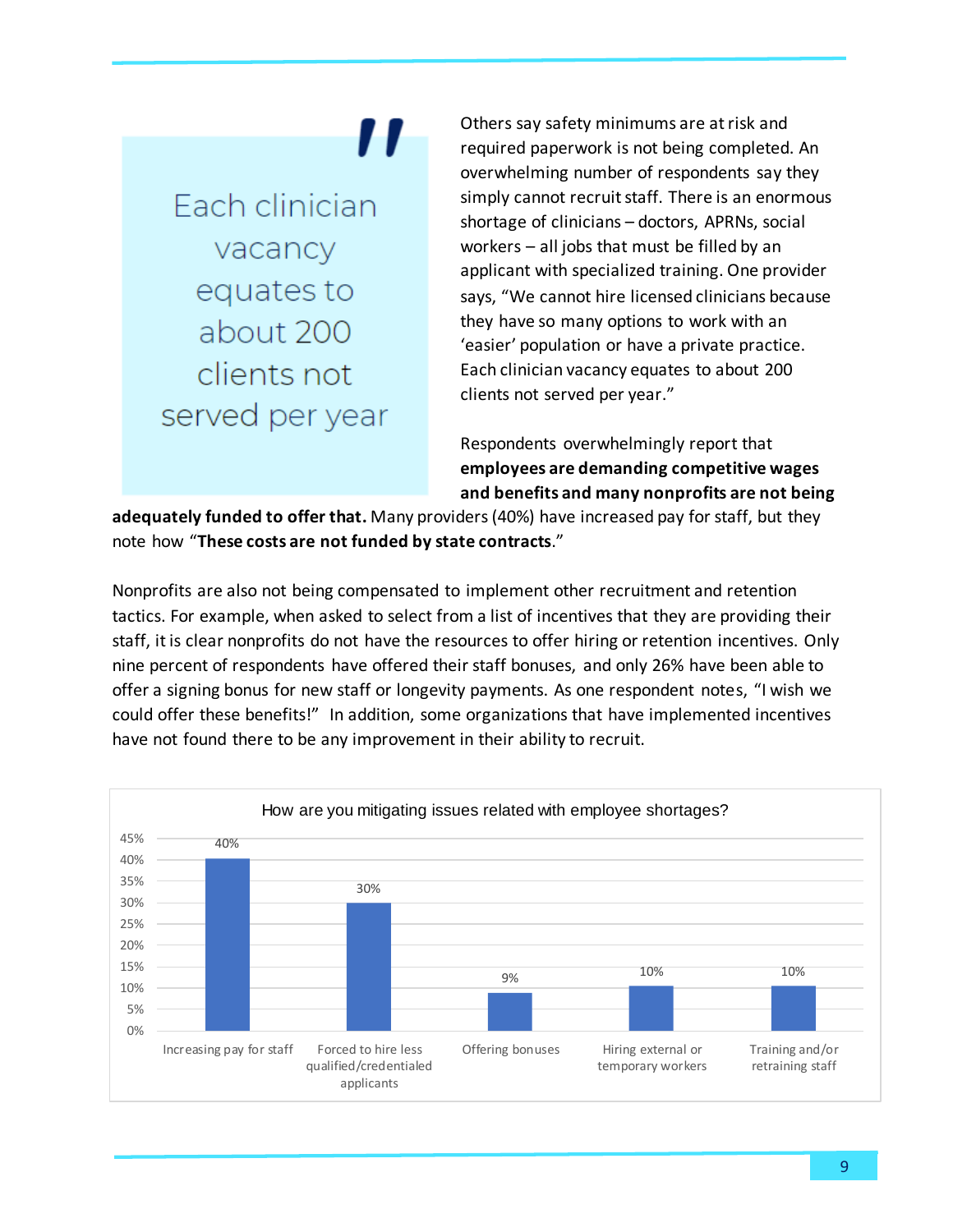

Survey findings highlight the need for adequate funding for nonprofits facing unexpected and unbudgeted costs of doing business during a pandemic and in the midst of a workforce crisis. As policymakers craft the fiscal year 2023 and 2024 state budget, they must **increase funding by at least an additional eight percent (at least \$150 million) for Connecticut's community nonprofits**.

When asked what they would do if state funding increased by eight percent, 94% of respondents say they would be able to fill more open positions and 65% say they'd be able to serve more Connecticut residents. Conversely, if funding is not increase, 57% of respondents say their staff would continue to leave and 51% say they might be forced to close programs.

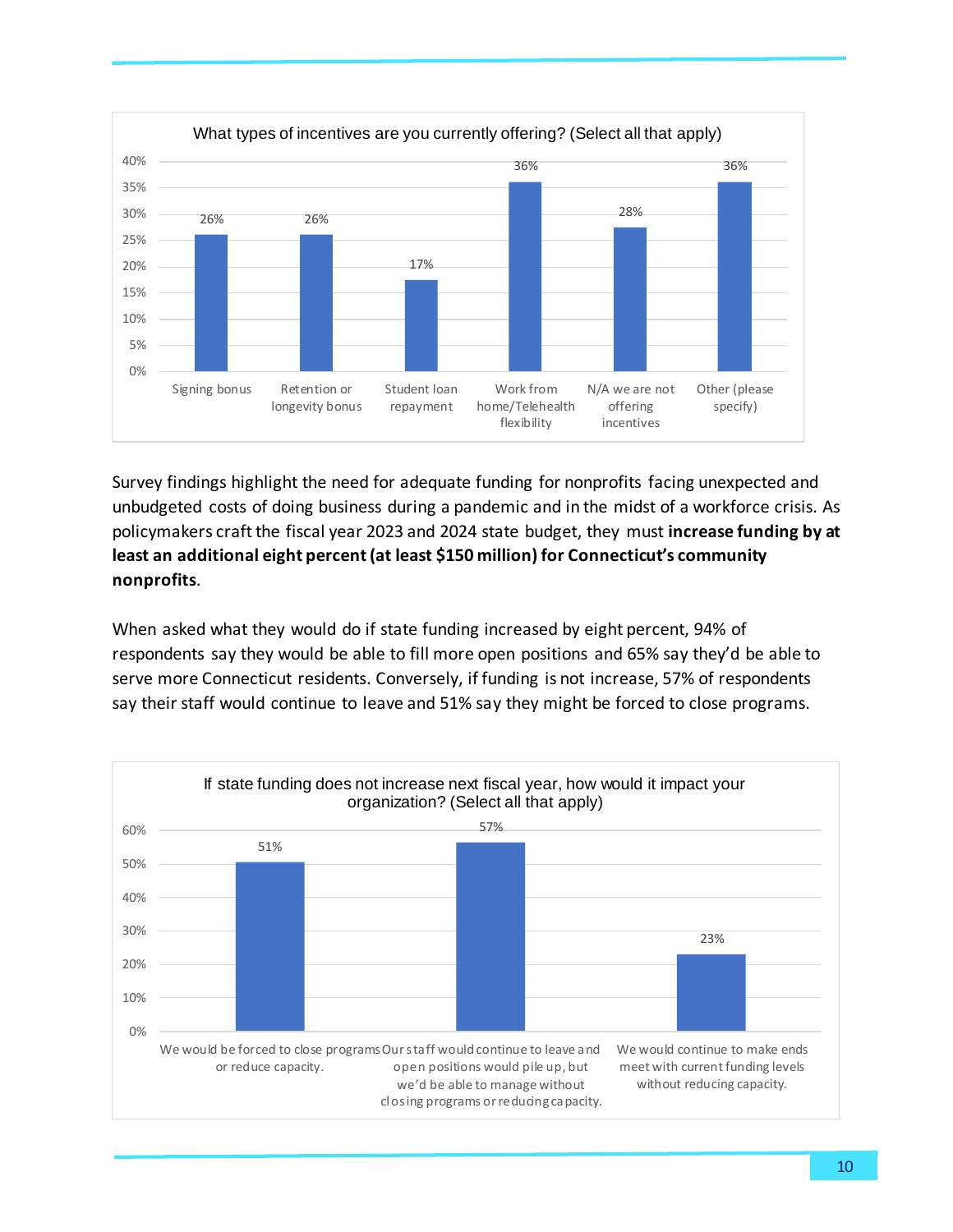

Before the pandemic hit, community nonprofits were underfunded by \$461 million, or 28%, behind the cost of services. Between 2007 and 2019, community nonprofits lost that much because state funding for services did not keep pace with inflation. In 2021, policymakers stepped up and appropriated a four percent Cost of Living Adjustment (COLA) for the current year budget. That was very much needed and appreciated. But the increase in this year's budget has quickly been absorbed by rising costs. Since 2019, inflation grew by an additional 8.4%, more than doubling the COLA in the current year's budget.

#### **We urge policymakers to continue to make Connecticut stronger by increasing funding for community nonprofits by at least eight percent in FY23**. Now more than ever it is critical that

the state fulfill The Alliance's plan to continue to increase funding above that initial allocation over the next several years. Connecticut's community nonprofits provide essential services in every city and town in Connecticut, serving people in need. They are partners with state government in serving our residents, a vital part of Connecticut's economy, and help keep our state safe, healthy, and vibrant.

People are struggling, and so are the nonprofit staff they depend on. Without additional funding, the state risks destabilizing our state's community service delivery system.

Some providers have been forced to stop or reduce admissions altogether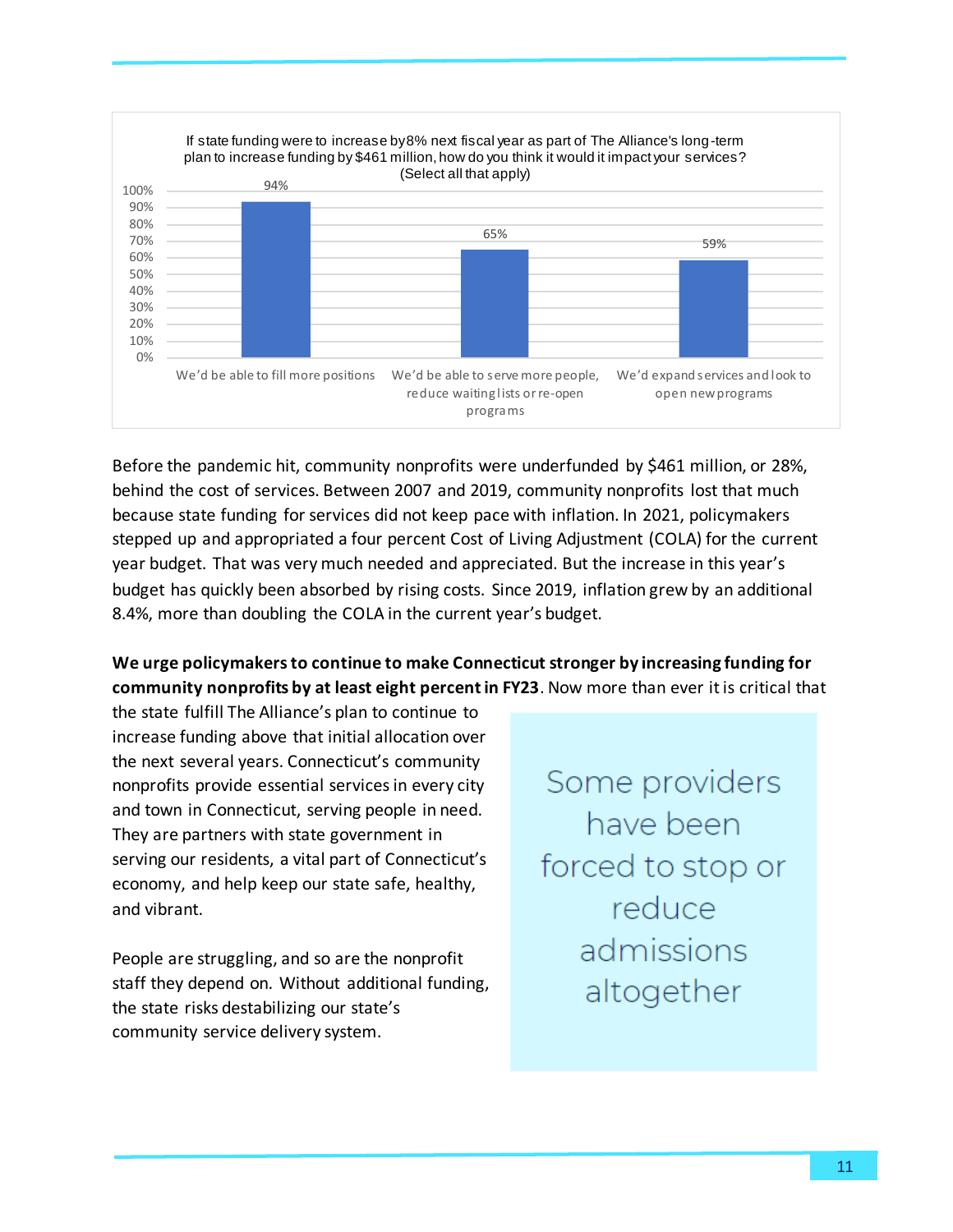## Provider Spotlight

Sherry Albert, COO of Community Solutions Inc., knows that "this is not a dress rehearsal for our clients" – the wellbeing of the people she serves is on the line. Community Solutions, a community nonprofit specializing in reintegrating offenders into the community, is facing grim circumstances because of the workforce crisis.

Out of 280 Connecticut-based employees at Community Solutions, there are 52 openings. Of the people who apply for jobs, there is a 20% response rate and many people don't show up even when an interview is scheduled. CSI's job listings have been up for more than a year – they're paying extra to get the job postings moved to the top of job listing websites. But finding job seekers with appropriate experience and retaining even those who have worked for her for years is becoming a constant struggle.

Community Solutions has done everything they can to compete with retail and service industry employers. At great cost to the organization, they gave hazard pay when covid was peaking, retention bonuses, and referral bonuses to current employees with no help from the State, which has a budget surplus.

Still, Community Solutions is rapidly losing employees. Sherry talks of burnout, of employees required to cover extra shifts, and spending two months trying to fill positions for a program running with 50% of the needed staff. The state needs to acknowledge the great hardship of leaders like Sherry and how it directly affects her clients and the quality of services in Connecticut.

> Sherry tells of a seasoned program director leaving to work at Planet Fitness, citing more money, better benefits, and less stress.

7 T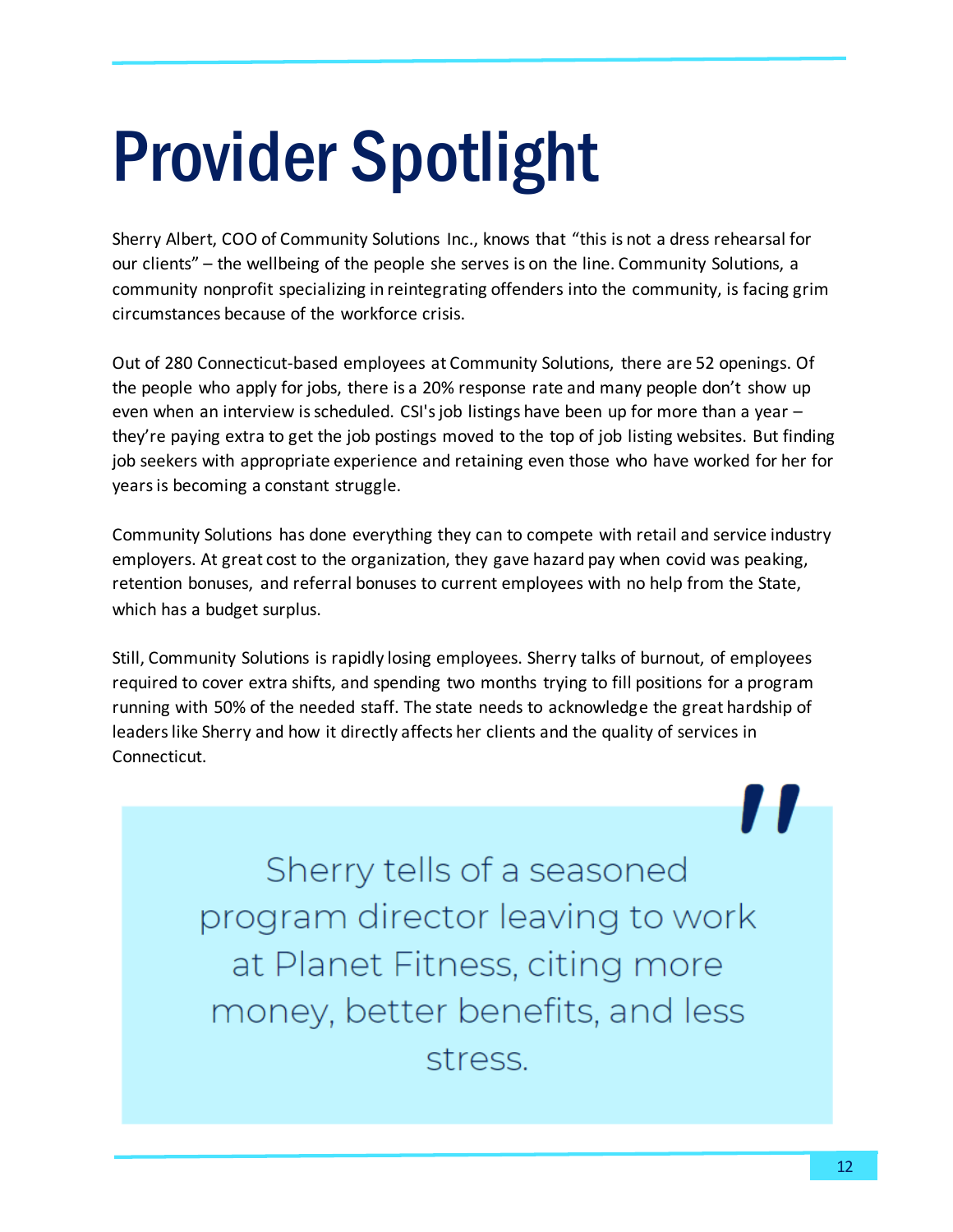## National Workforce Crisis

Connecticut's challenges mirror those of other states. In a national poll of behavioral health organizations, 78% say the demand for their services has increased during the pandemic but 97% say it is difficult to recruit employees, especially the highly qualified. These organizations say recruitment and retention is their greatest concern mostly because they are unable to provide a competitive salary.

Behavioral health organizations need state funding to pay the true cost of care and address increased demand for services. This has led to a growing regional movement to hold states accountable to what they have promised.

Behavioral health professionals say that good social support is the strongest indicator of secure mental health. In a pandemic year of isolation and loneliness, Americans faced a concurrent mental health epidemic. Nearly half (49%) of Americans between the ages of 18-29 exhibited

> **49% 97% 3,520**

Nearly half (49%) of Americans between the ages of 18-29 exhibited symptoms of anxiety or depression during the pandemic, particularly in marginalized groups, which has led to increased demand on behavioral health services in a sector already dealing with qualified provider scarcity.

In a poll of national behavioral health organizations, 78% say the demand for their services has increased during the pandemic but 97% say it is difficult to recruit employees, especially the highly qualified.

At one behavioral health provider, 3,520 people are unable to access life-saving care as they have 120 full- and part-time positions vacant out of a workforce of 900. They might not even be able to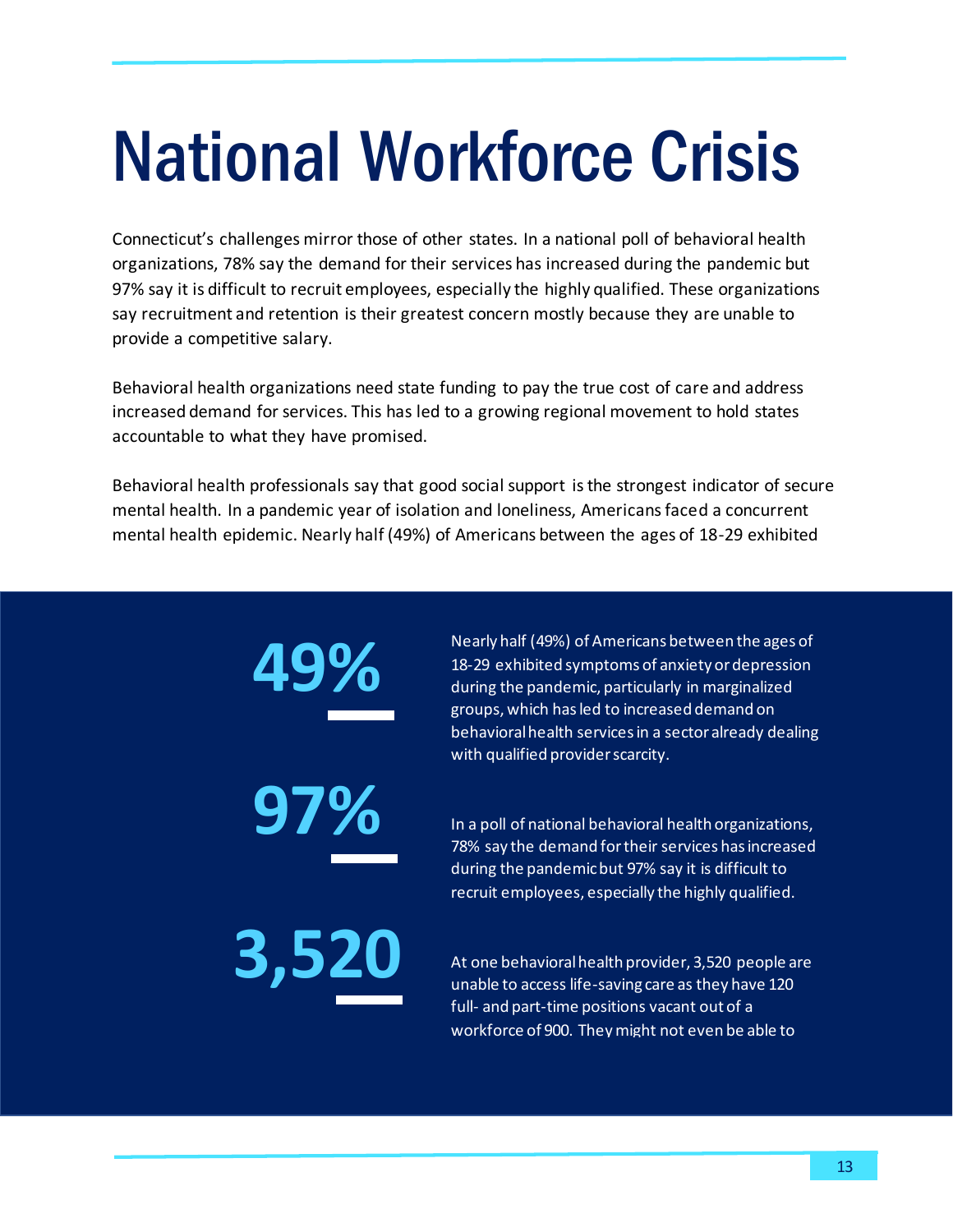symptoms of anxiety or depression during the pandemic, particularly in marginalized groups, which has led to increased demand on behavioral health services in a sector already dealing with a scarcity of qualified professionals to provide services.

The National Alliance on Mental Illness of Connecticut says that calls to their mental health concern warmline have doubled from 2019. Even before the pandemic, the Health Resources and Services Administration (HRSA) predicted a 15% increase in demand for addiction counselors by 2030 and a 13% increase in demand for mental health counselors.

Like their colleagues in behavioral health, community nonprofits that support those with intellectual and developmental disabilities have found their workforce decimated. According to

Career coaches are helping clients with disabilities land jobs that pay even more than the career coaches receive. a study from the American Network of Community Options and Resources (ANCOR), 93% of respondents said that they are struggling with hiring because employers that were never competitors in the past are now taking away potential applicants. Almost 60% of these employers surveyed said they were discontinuing programs and services.

Consequently, more clients are being sent to hospitals and crisis care, a nonsolution that violates principles of commonly accepted recovery models. More than three quarters of providers have closed their doors to new clients. Some providers say they are sometimes forced to hire staff who do not meet their usual high level of qualifications